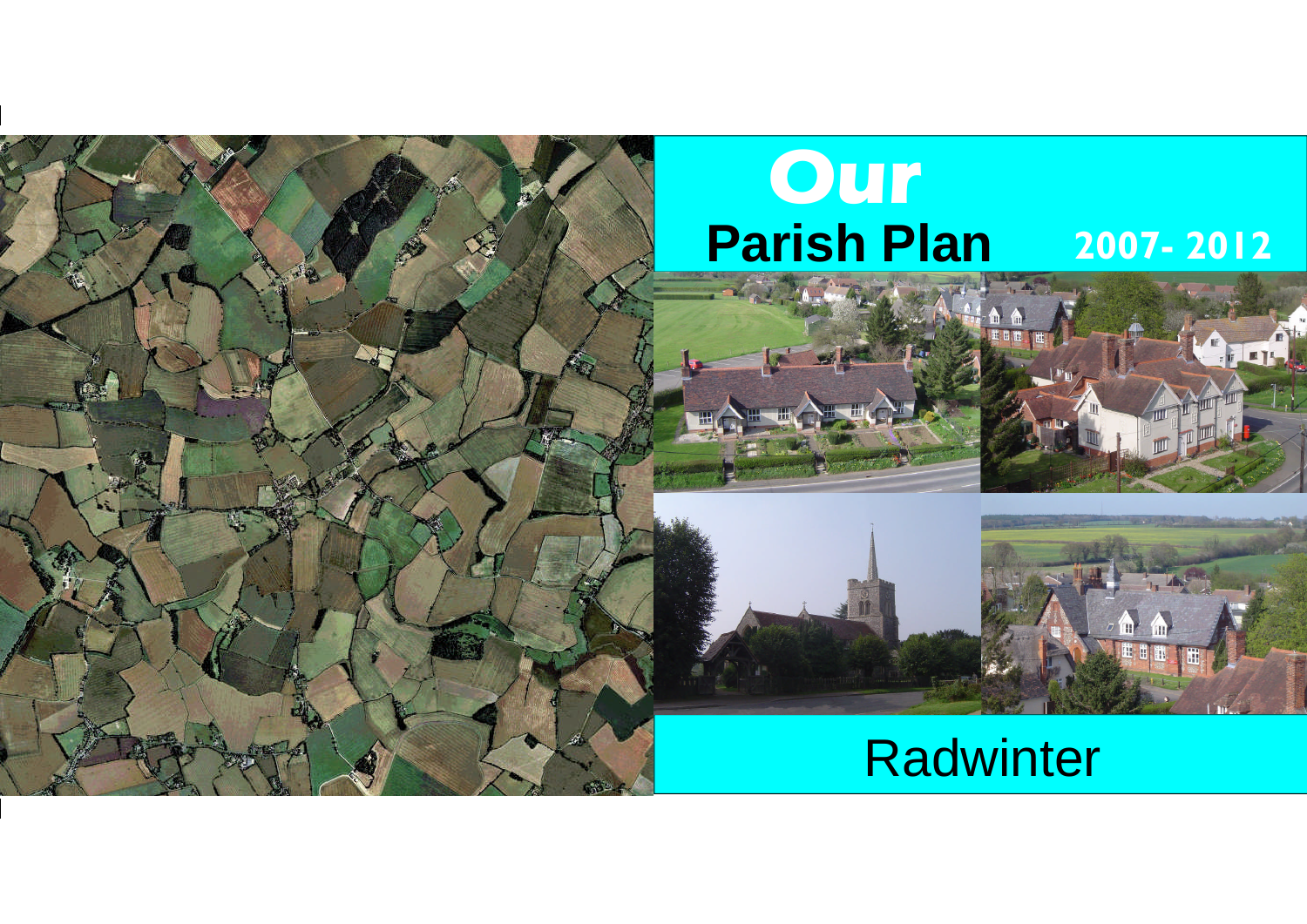**Radwinter** Parish Plan 2007 - 2012 15

Introduction to **Our** Parish Plan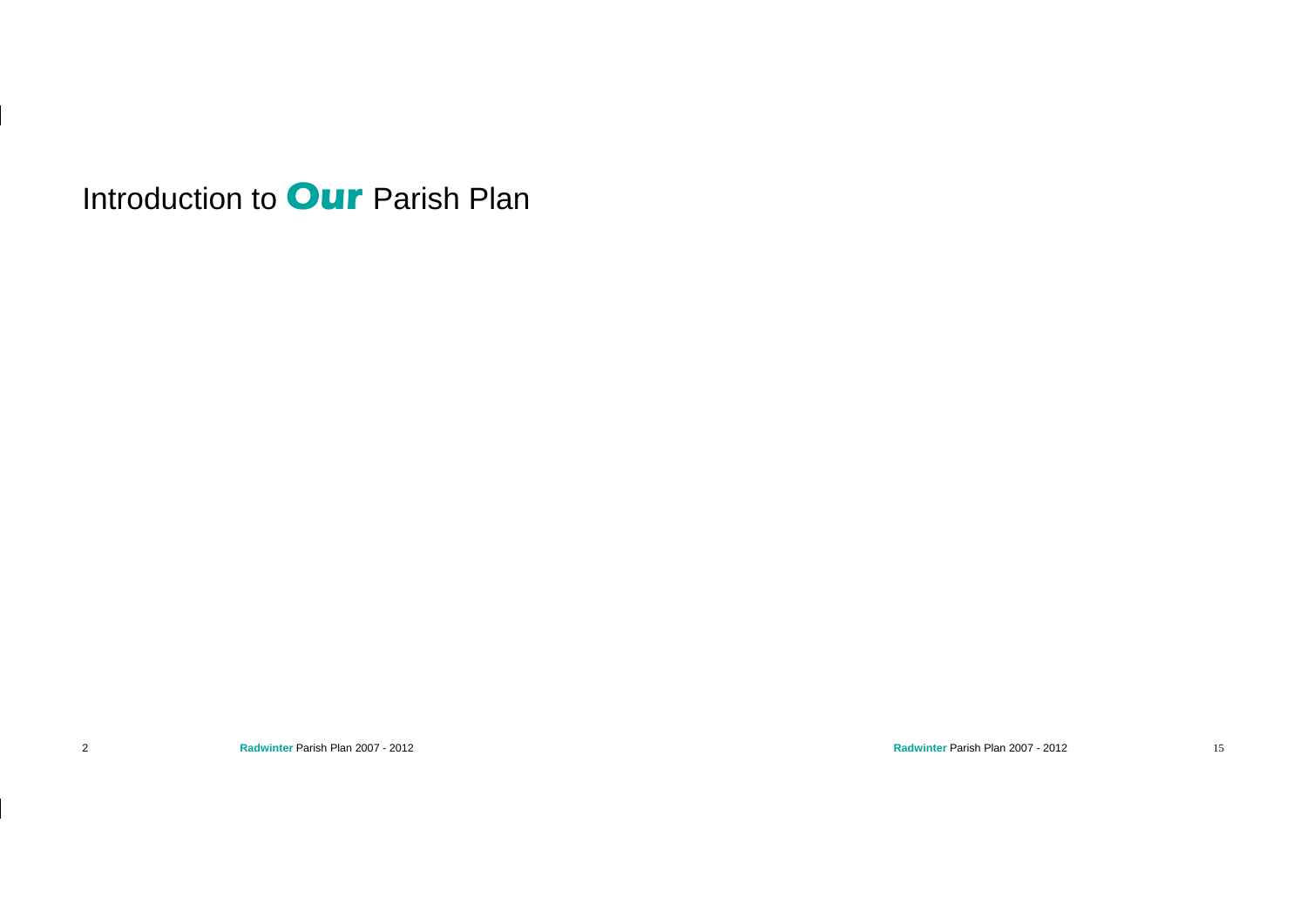**Radwinter** Parish Plan 2007 - 2012 **3** 



Twenty-three Business Questionnaires were returned, with four of these in exclusively business premises, with nearly all employees from within Radwinter itself. The largest number of businesses, as you might expect, were involved with agriculture, with 4service and 4 professional businesses, and a further 3 each in retail and construction. Most of these business say that are about the same size as last year, and most have premises that they feel are about the right size for their business. There seemed to be no real complaints or requirements, except a few small mentions for better road signage and street names—which we now have in most areas!

#### **Business**

| What are the<br><b>Issues?</b> | What can we<br>do about it? | When? | Who could<br>be responsible? |
|--------------------------------|-----------------------------|-------|------------------------------|
|                                |                             |       |                              |
|                                |                             |       |                              |
|                                |                             |       |                              |
|                                |                             |       |                              |
|                                |                             |       |                              |
|                                |                             |       |                              |
|                                |                             |       |                              |
|                                |                             |       |                              |

#### **Our** Parish **Our** Vision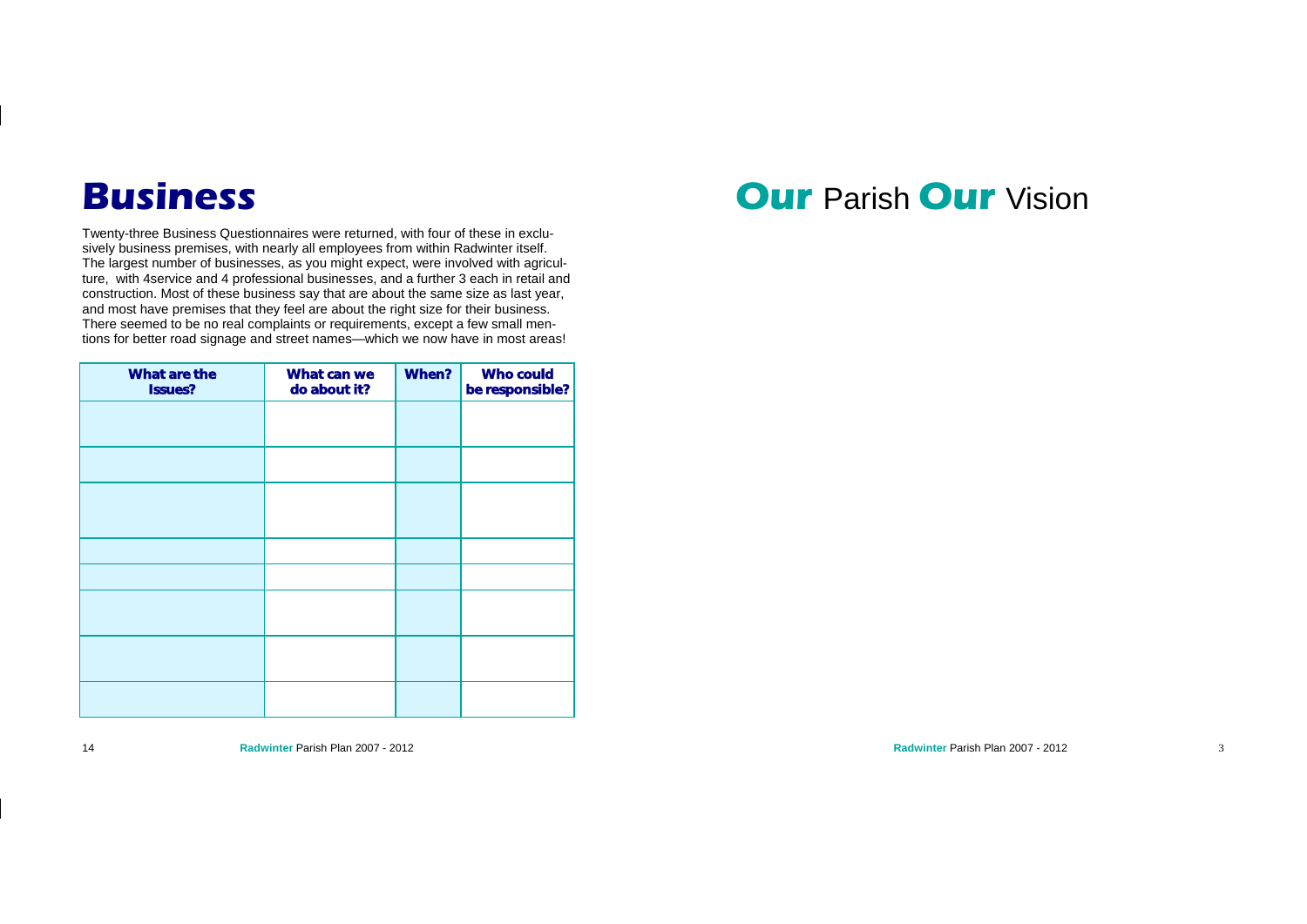4 **Radwinter** Parish Plan 2007 - 2012

**Radwinter** Parish Plan 2007 - 2012 13

The results of the Village Appraisal indicated that the natural environment to be found in and around Radwinter is very important to its residents. Residents were also very aware of the wider environmental issues affecting all of our lives.

## The **Environment**

| What are the<br><b>Issues?</b>                                                                                                                                         | What can we<br>do about it?                                                                           | When?               | Who could<br>be responsible?                                                              |
|------------------------------------------------------------------------------------------------------------------------------------------------------------------------|-------------------------------------------------------------------------------------------------------|---------------------|-------------------------------------------------------------------------------------------|
| Many people proposed that more<br>trees should be planted in Radwin-<br>ter. Others wanted some trees cut<br>down.                                                     | Carry out a tree survey.                                                                              | Within 12<br>months | Environment volun-<br>teers.                                                              |
|                                                                                                                                                                        | Co-ordinate landowners<br>in a tree maintenance<br>programme.                                         | Within 12<br>months | Landowners.                                                                               |
| Many people said they would like<br>better access to the countryside for<br>walkers, and riders. Some called for<br>better maintenance of footpaths and<br>bridleways. | Provide a noticeboard in<br>car park and Post Office<br>showing local paths.                          | Within 2<br>years   | <b>Volunteers and Par-</b><br>ish Council in liaison<br>with Parish Paths<br>Partnership. |
|                                                                                                                                                                        | Annual audit of local<br>paths.                                                                       | Within 2<br>years   | Volunteers.                                                                               |
|                                                                                                                                                                        | Annual Parish walk -<br>e.g. Parish boundary.                                                         | Within 12<br>months | Liaise with local<br>Ramblers.                                                            |
| A number of people expressed inter-<br>est in general environmental con-<br>cerns: energy saving, litter clearing,<br>and "reduce, reuse, recycle."                    | Co-ordinate litter clearing<br>within the village.                                                    | Within 12<br>months | Working party.                                                                            |
|                                                                                                                                                                        | Improve opportunities to<br>reduce consumption, and<br>increase reuse, in addi-<br>tion to recycling. | Within 2<br>years   | ?                                                                                         |
| Many people wanted to improve the<br>appearance and amenity value of<br>the village crossroads                                                                         | Reinstate the village<br>pond and improve ugly<br>modern signage.                                     | Within 5<br>years   | ?                                                                                         |

| What are the<br><b>Issues?</b>                                                                                                                                                                                                     | What can we<br>do about it?                                                                                                                                | When?     | Who could<br>be responsible? |
|------------------------------------------------------------------------------------------------------------------------------------------------------------------------------------------------------------------------------------|------------------------------------------------------------------------------------------------------------------------------------------------------------|-----------|------------------------------|
| We should consider the benefit of<br>some additional facilities on the Rec-<br>reation ground for young people, so<br>that it becomes a more useful meet-<br>ing place.                                                            | Consider additional seat-<br>ing and possibly a hard-<br>play area near the play<br>area. The existing seat-<br>ing has been lost over<br>the years.       | 12 months | Parish Council               |
|                                                                                                                                                                                                                                    | Consider how the toilet<br>facilities could be made<br>available to Recreation<br>Ground users, particu-<br>larly at weekends and in<br>the summer months. | 12 months |                              |
| Support for a tennis court was quite<br>high, with 2/3 of young people nam-<br>ing it as a favourite (almost double<br>the number that suggested a skate-<br>board ramp) and 1/2 of them were<br>keen on the idea of a tennis club | Assess interest of local<br>adults in establishing a<br>tennis club for young and<br>adult.                                                                | 12 months | Local group                  |
|                                                                                                                                                                                                                                    | Progress towards the re-<br>establishment of a tennis<br>court on the Recreation<br>Ground                                                                 | 2 years   | The new Tennis Club<br>(!)   |
|                                                                                                                                                                                                                                    |                                                                                                                                                            |           |                              |
|                                                                                                                                                                                                                                    |                                                                                                                                                            |           |                              |
|                                                                                                                                                                                                                                    |                                                                                                                                                            |           |                              |
|                                                                                                                                                                                                                                    |                                                                                                                                                            |           |                              |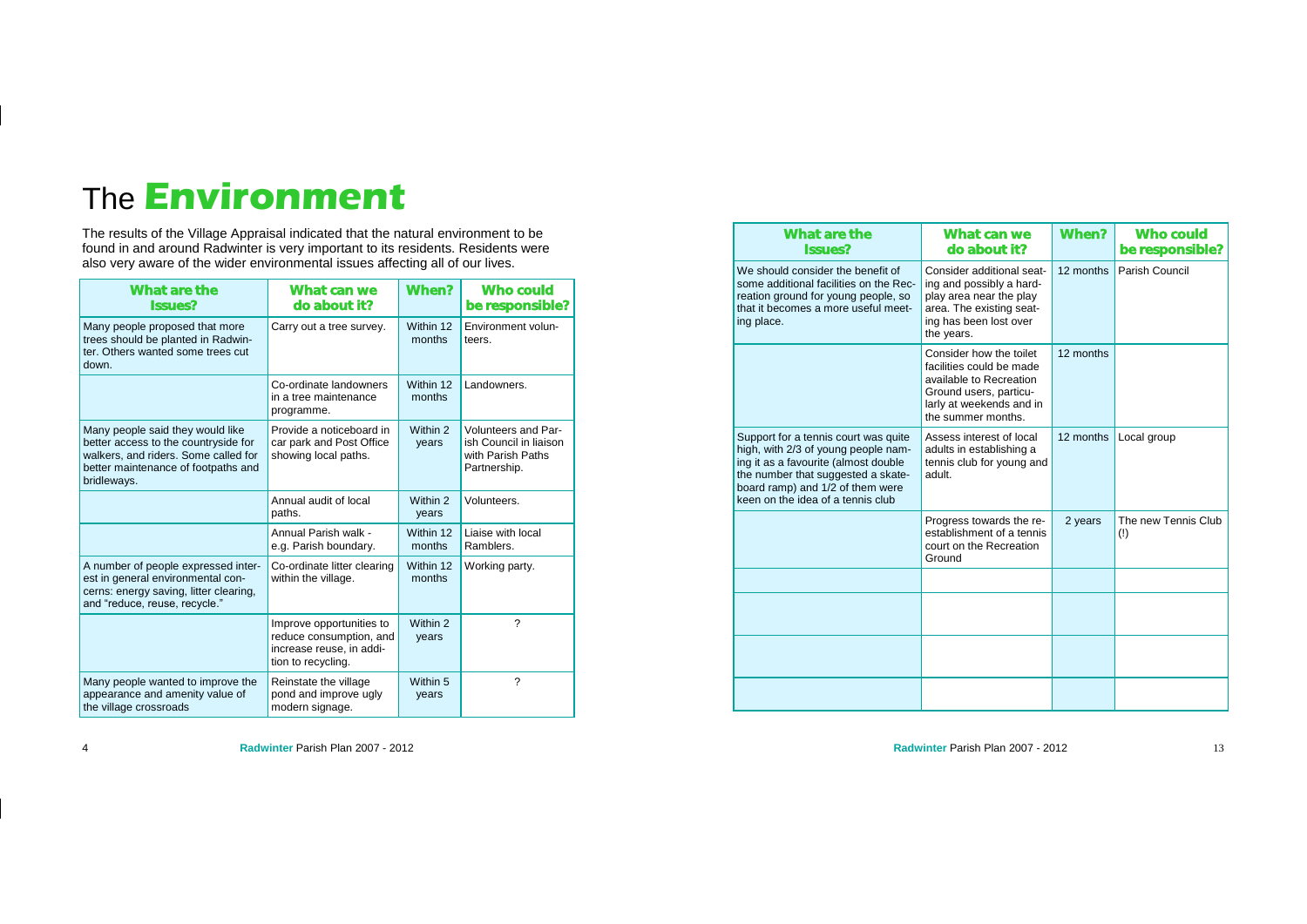Some 48 young people between the ages of 11 and 17 responded to the Youth Questionnaire, and about half stated that they socialise with friends either in Radwinter or Cambridge or both. In Radwinter, locations for meeting friends included the recreation ground and, overwhelmingly, at friends' houses.

Least liked was "nothing to do", and "no shop", but even these complaints were put forward by only about 1 in 6 of our young people.

There was no strong suggestion that special structures were wanted, but better toilet facilities and a tennis court attracted strong support, with quite strong support for more seating and a hard games area. Our Youth Club was very successful and well-attended with a small but dedicated team of leaders and financial support from the Parish Council, but eventually folded due to lack of active parental support , which should be shaming.

Liked most about Radwinter, although this was weakly felt, were factors such as the Recreation ground, peace and quiet, the freedom to walk and cycle, and nice countryside.

## **Youth**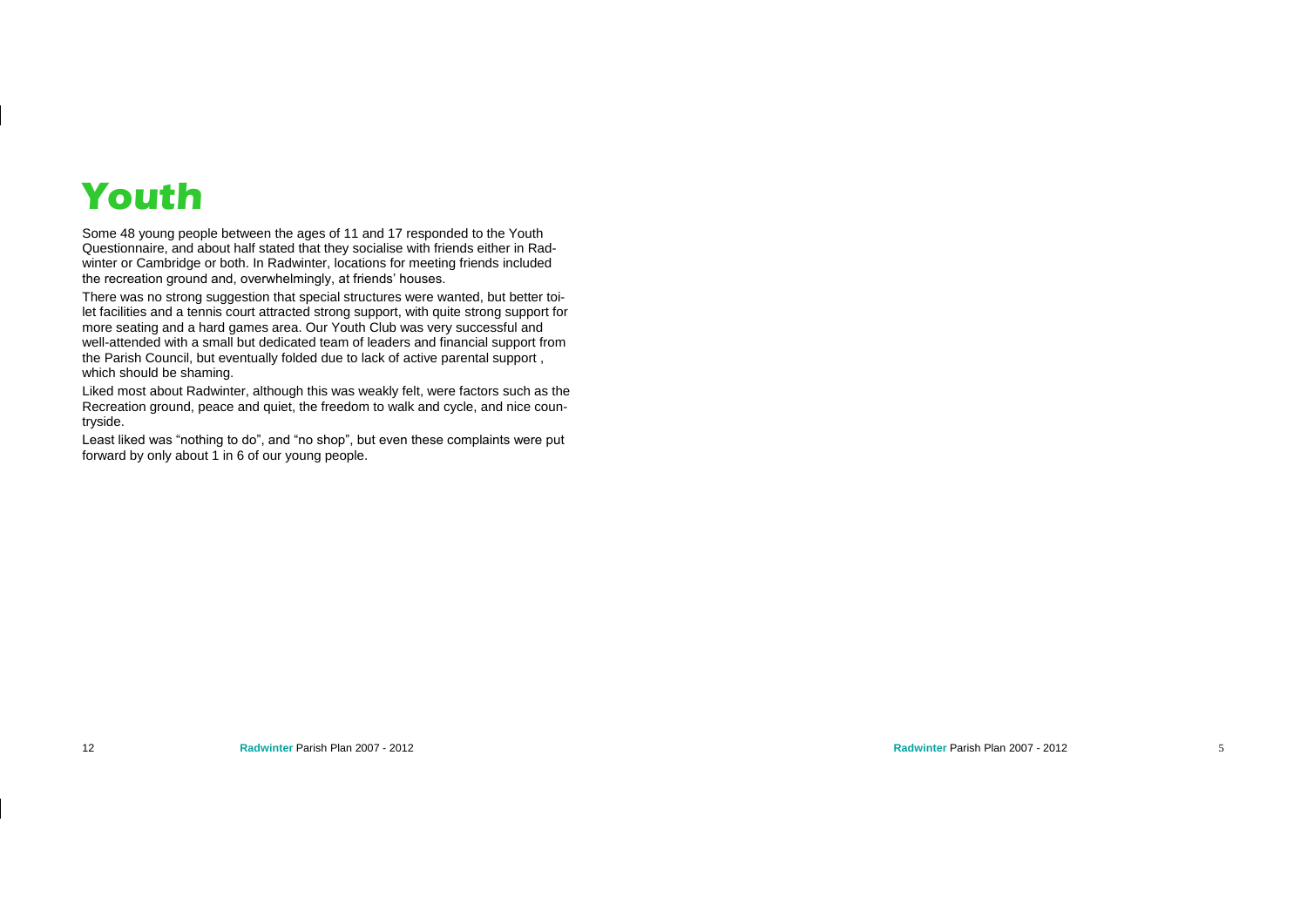6 **Radwinter** Parish Plan 2007 - 2012

The level of participation in the Village Appraisal - and the return of so many questionnaires - suggest a healthy community spirit, or desire for one. Community involvement, as well as infrastructure, needs to be a part of the focus of the Parish Plan.

#### Radwinter **Community**

| What are the<br><b>Issues?</b>                                                                                                                 | What can we<br>do about it?                                                                                                          | When?               | Who could<br>be responsible?                      |
|------------------------------------------------------------------------------------------------------------------------------------------------|--------------------------------------------------------------------------------------------------------------------------------------|---------------------|---------------------------------------------------|
| How can we welcome new residents<br>to Radwinter, introduce them to the<br>village, and encourage them to feel<br>part of the local community? | Produce a "Welcome to<br>Radwinter" leaflet and<br>information pack.                                                                 | Within 12<br>months | Parish Council and<br>Village activity<br>groups. |
| How can we continue to make Rad-<br>winter a "vital village"?                                                                                  | Stage more village social<br>events - e.g. annual<br>Summer picnic in the<br>Church meadow.                                          | Within 12<br>months |                                                   |
|                                                                                                                                                | Establish the viability of<br>Radwinter as a venue for<br>a Farmers' Market.                                                         | Within 12<br>months |                                                   |
|                                                                                                                                                | Organise transport share<br>to Wimbish Farmers<br>market.                                                                            | Within 12<br>months |                                                   |
|                                                                                                                                                | Encourage people to use<br>the Radwinter Post Of-<br>fice.                                                                           | Within 12<br>months |                                                   |
| What infrastructure do we need to<br>help us improve the community?                                                                            | Feasibility of opening a<br>village shop staffed by<br>volunteers, or expansion<br>of Post Office. These<br>were very popular ideas. | Within 2<br>vears   | Dedicated steering<br>group.                      |
|                                                                                                                                                | Provide our youth with a<br>shelter on the recreation<br>ground.                                                                     | Within 2<br>years   |                                                   |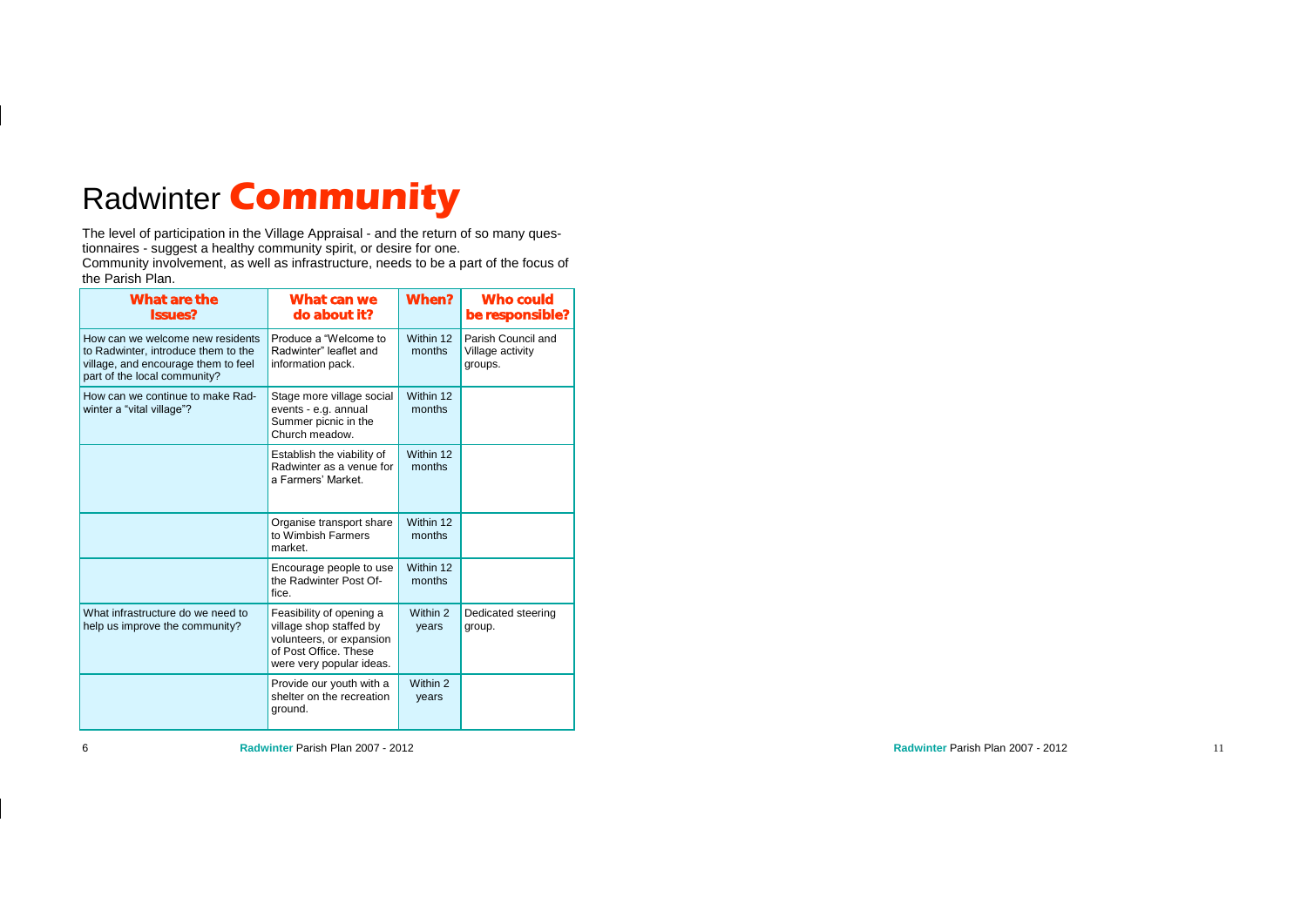The majority of people who replied to the questionnaire are in favour of some small development and the conversion of redundant buildings to provide rental and low cost/part ownership accommodation for single people of all ages and young families, in locations that would not adversely affect the character of the village.

## **Housing** & **Development**

| What are the<br><b>Issues?</b>                                                                                                                            | What can we<br>do about it?                                                                                                           | When?     | <b>Who could</b><br>be responsible?          |
|-----------------------------------------------------------------------------------------------------------------------------------------------------------|---------------------------------------------------------------------------------------------------------------------------------------|-----------|----------------------------------------------|
| Need to identify parties interested in<br>local accommodation and keep list<br>updated so that our Parish Council is<br>aware of our local housing needs. | Arrange informal meet-<br>ings to discuss needs<br>with those requiring<br>accommodation.                                             | 12 months | <b>Parish Council</b>                        |
| Local footpaths are popular and<br>could be even more so if their use<br>and upkeep was encouraged.                                                       | Production of local foot-<br>path and bridleway maps<br>by groups of local walk-<br>ing and riding enthusi-<br>asts                   | 12 months |                                              |
|                                                                                                                                                           | Set up small teams of<br>villagers to assist the<br>Parish Council footpath<br>representative in the<br>maintenance of local<br>paths |           | Parish Council Foot-<br>paths Representative |
|                                                                                                                                                           |                                                                                                                                       |           |                                              |
|                                                                                                                                                           |                                                                                                                                       |           |                                              |
|                                                                                                                                                           |                                                                                                                                       |           |                                              |
|                                                                                                                                                           |                                                                                                                                       |           |                                              |

| What are the<br><b>Issues?</b>                                       | What can we<br>do about it?                                                                                                       | When?             | Who could<br>be responsible?                                                                      |
|----------------------------------------------------------------------|-----------------------------------------------------------------------------------------------------------------------------------|-------------------|---------------------------------------------------------------------------------------------------|
|                                                                      | Promote wider use of<br>existing buildings for<br>community use (Village<br>Hall, School, Bowls Club)                             | Within 2<br>years | Parish Council,<br><b>School Governors</b><br>and Headmaster,<br><b>Bowls Club Commit-</b><br>tee |
| Community infrastructure and<br>amenities needed in the longer term. | Replace existing Pavilion<br>with a purpose-built<br>structure which meets<br>the needs of the commu-<br>nity in the 21st Century | Within 5<br>years | Parish Council, Pavil-<br>ion Committee, and<br><b>Recreation Ground</b><br>Committee.            |
|                                                                      | Look at the possibility of<br>providing an all-weather<br>playing surface on the<br>Rec.                                          | Within 5<br>years | Parish Council and<br><b>Recreation Ground</b><br>Committee                                       |

**Radwinter** Parish Plan 2007 - 2012 **7**